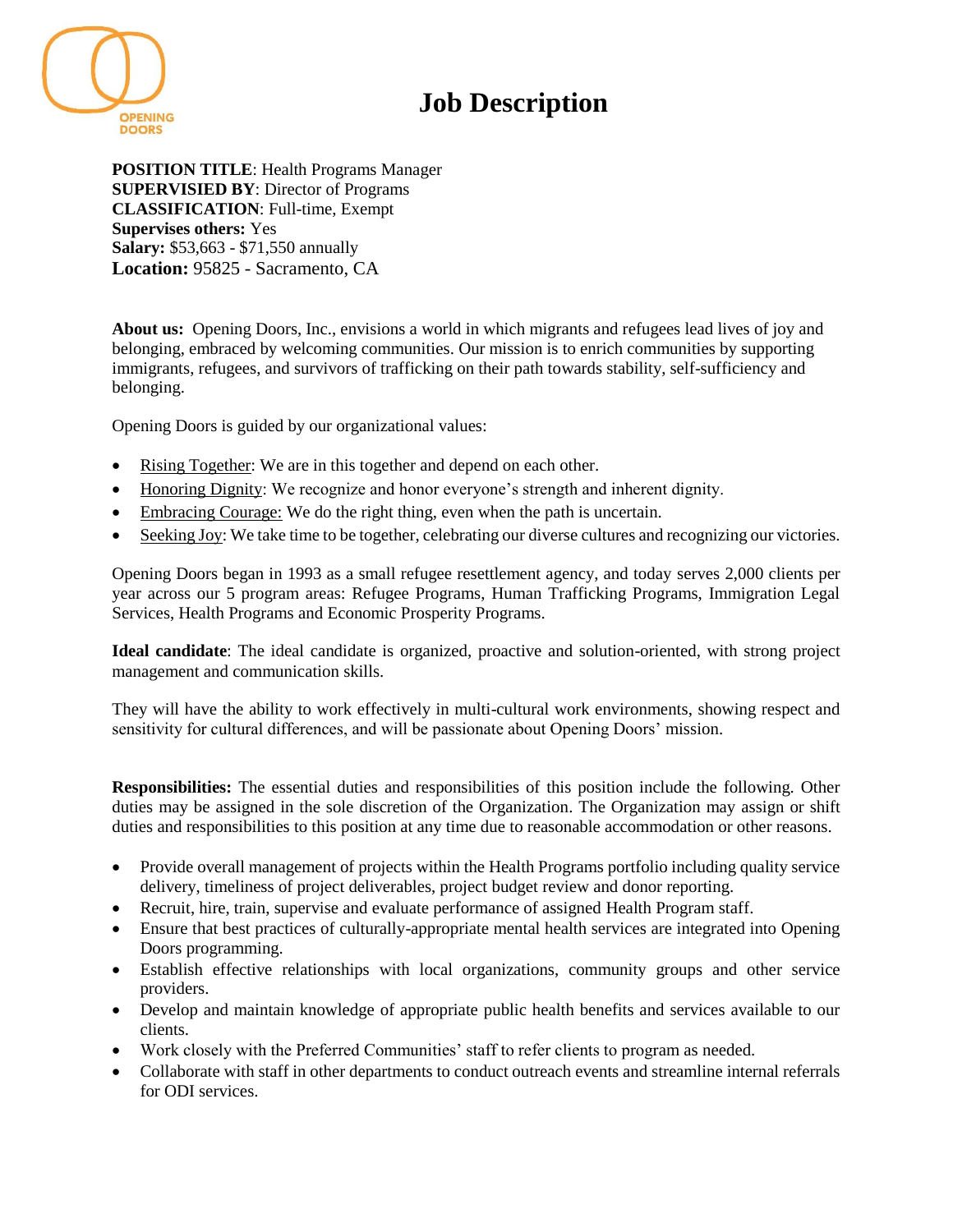- Prepare and submit periodic program and financial reports required by supervisor, CEO, board, grantors and other funders.
- Continuously monitor program's success by developing and monitoring program's goals and objectives.
- Support the Development team in researching funding opportunities and providing technical input into grant applications.
- Oversee and provide trainings and support to ODI staff on topics such as culturally-appropriate client support, intervention and trauma-informed practice.

**Required Qualifications:** The requirements listed below are representative of the knowledge, skills and/or abilities required.

- Ability to meet challenges with resourcefulness, easily identifying and resolving problems in a timely manner.
- Ability to work a flexible schedule to facilitate program services that may include nights and weekends.
- Demonstrates strong organizational skills with the ability to manage multiple priorities.
- Strong supervisory skills, including ability to identify and develop staff, coach through learning opportunities, collaboratively problem solve, engage in difficult conversations and advocate on behalf of staff to organizational leadership.
- Experience leading teams engaged in case management activities.
- Capable of responding promptly to client needs and managing difficult or emotional client situations.
- Ability to communicate effectively, both verbal and in writing.

**Preferred Qualifications:** The requirements listed below are not required but are desired.

- Understanding of non-profit grant-based project budgeting and financial and technical reporting.
- Experience in evaluating programmatic data and trends to make improvements to service delivery.
- Three years' experience in community health, mental health and wellness, refugee programs or similar areas.
- Fluency in Dari, Farsi, and or Pashto.

## **PHYSICAL REQUIREMENTS AND WORK ENVIRONMENT**

The following demands are representative of the physical requirements necessary for an employee to successfully perform the essential functions of the **Health Programs Manager** position. Reasonable accommodation can be made to enable people with disabilities to perform the described essential functions.

While performing this job, the employee is required to sit often and use their hands and fingers, to handle or feel and to manipulate keys on a keyboard, the employee is occasionally required to stand, walk, reach with arms and hands, lift approximately 25 pounds on occasion, and to stoop, kneel, or squat, and drive on occasion. The noise level in the work environment is usually quiet to moderate.

## **How to apply:** Candidates should email **a resume and cover letter** to

[humanresources@openingdoorsinc.org](mailto:humanresources@openingdoorsinc.org) Include "Health Programs Manager" – [Your name]" in the subject line.

**Opening Doors provides equal employment opportunities (EEO) to all employees, applicants and any third parties, for employment without regard to race, color, religion, gender, sexual**